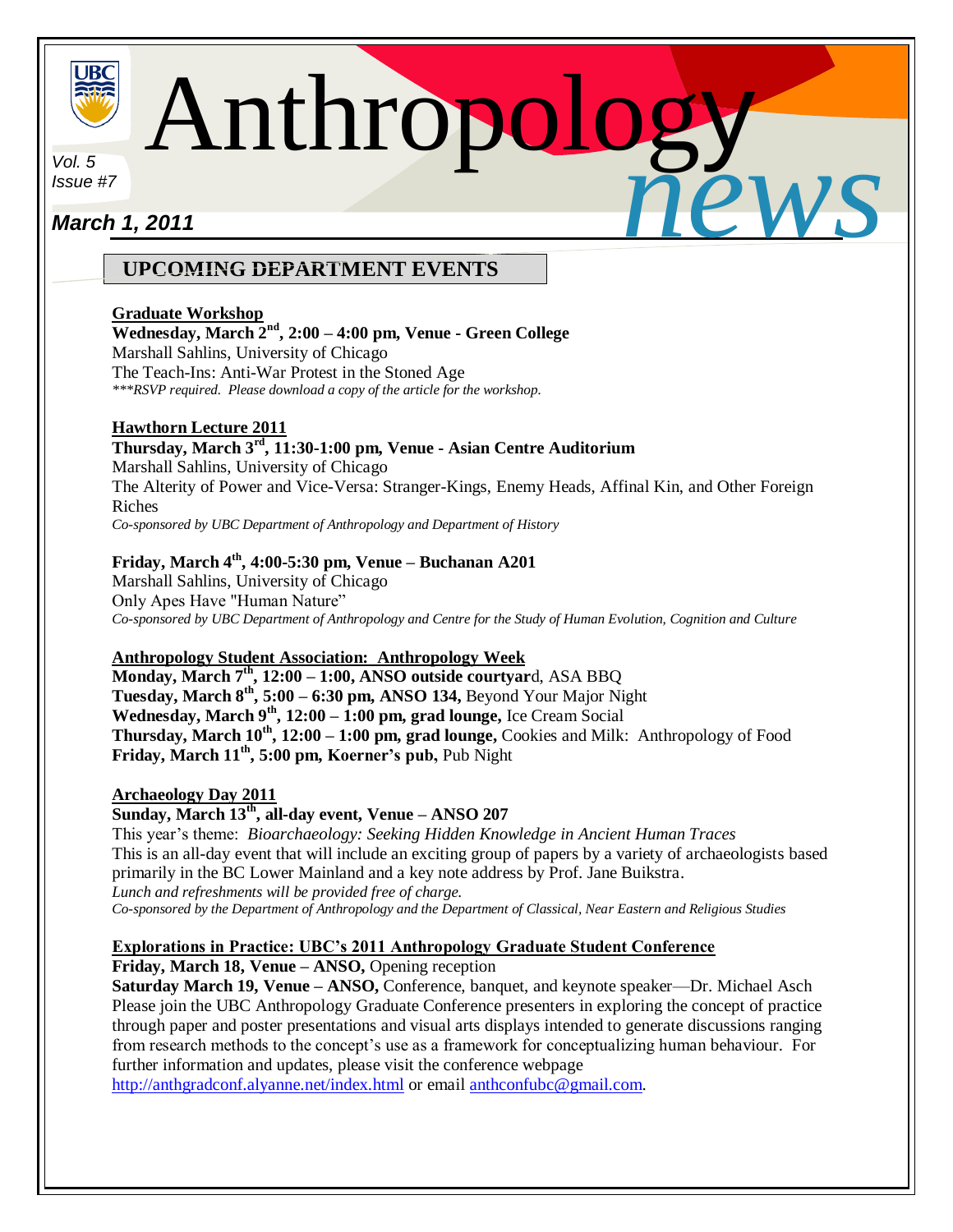### **Colloquium Series 2011 Tuesday, March 15th, 3:30 - 5:30 pm, Venue – Life Sciences Centre (LSC #3)** Jane E. Buikstra, Regent's Professor at Arizona University Tuberculosis: The Plague Continues *Co-sponsored by the Department of Anthropology and the Centre for Tuberculosis Research*

**Tuesday, March 29th, 12:30-2:00 pm, Venue - Liu Institute for Global Studies** Nicole Constable, University of Pittsburgh Telling Tales of Migrant Workers: Religion, Activism, and Women's Narratives *Co-sponsored by the Department of Anthropology, Geography, and Sociology, together with the Liu Institute for Global Issues*

# **CONGRATULATIONS**

Congratulations **to Dada Docot** who received funding of \$2,500 from the Liu Institute to hold a Philippines Studies Workshop. Ms. Docot works on issues related to transnational Filipino communities in Japan with comparisons elsewhere.

Congratulations to **Dada Docot** who was named a Liu Scholar by the Liu Institute, inducted as of February 2011.

Congratulations to **Denise Nicole Green** who received a R. Howard Webster Foundation Fellowship for  $2010 - 2011.$ 

Congratulations to **Solen Roth** who received a Liu Scholar (Liu Institute for Global Issues) effective February 2011.

Congratulations to **Annya Pintak** and **David Dedi** for the nomination to the Graduating Student Leaders.

# **ANNOUNCEMENTS**



Vancouver Mayor Gregor Robertson and UBC Dept. of Anthropology professor Dr. Millie Creighton at the Mayor's luncheon to celebrate the Lunar New Year Feb. 7, 2011 as part of Vancouver's 125th birthday events.



A photo from the Arts reception for Graduating Student Leaders, held Feb. 8, 2011: Pictured left to right--Dr. Millie Creighton (Faculty representative for Dept. of Anthropology), Dean Gage Averill (Dean of Arts, and event host), Ms. Annya Pintak (nominated Graduating Student Leader from the Dept. of Anthropology), and Dr. Bill McKellin (Faculty representative for Dept. of Anthropology).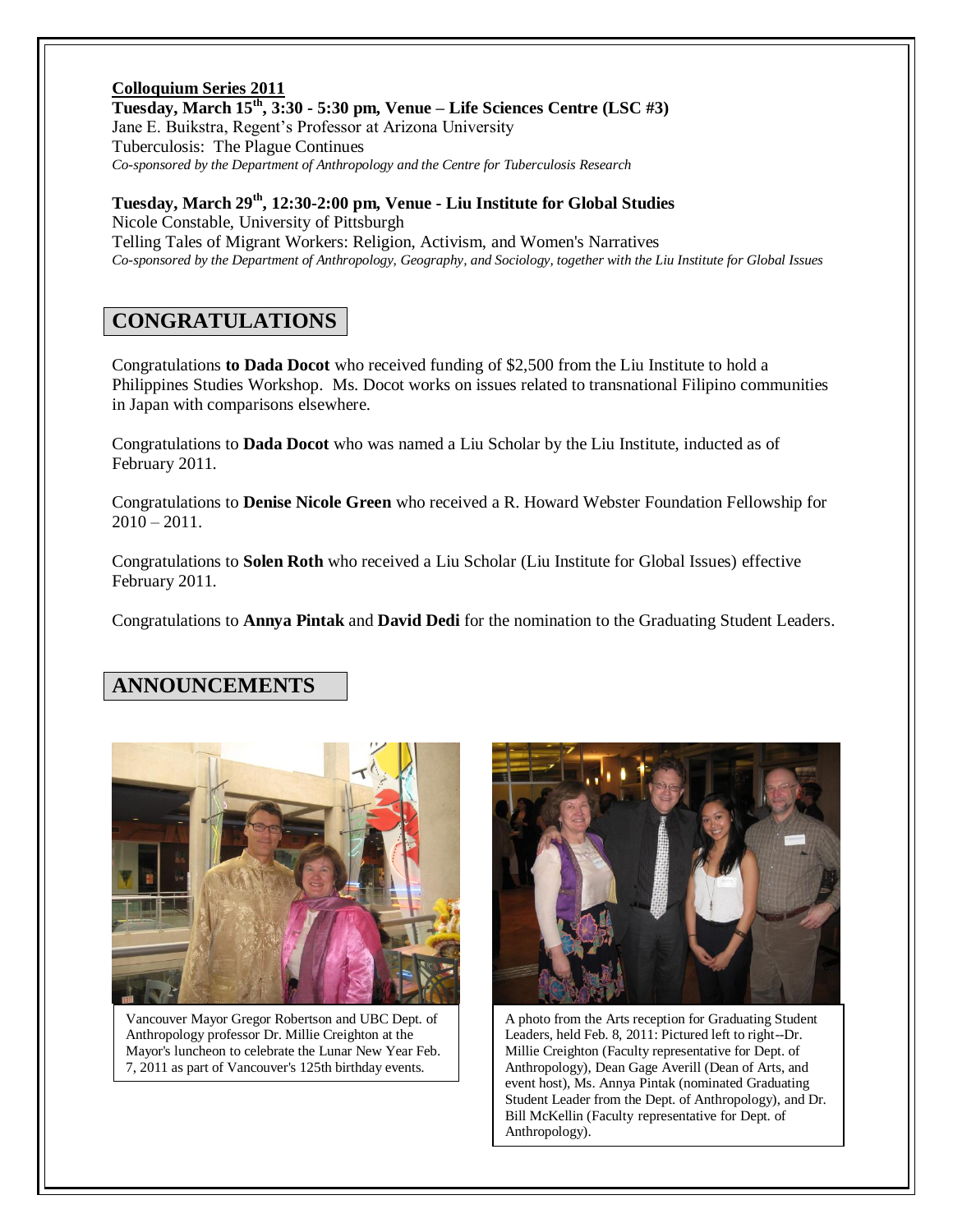

In Vancouver's annual Lunar New Year parade through Chinatown (this year held Feb. 5, 2011), it's not over until the lion eats and spits out the cabbage/lettuce hung by local businesses (photo by M. Creighton). The Vancouver police department's drum and lion dance<br>cal businesses (photo by M. Creighton).



group performs at the Mayor's luncheon to celebrate the Lunar New Year Feb. 7, 2011 (photo by M. Creighton).

# **PUBLICATIONS**

### **Sonja Luehrmann**

2011 On the importance of having a method, or What does archival work on Soviet atheism have to do with ethnography of post-Soviet religion? In Anthrohistory: Unsettling Knowledge, Questioning Discipline, edited by Edward Murphy, David William Cohen, Fernando Coronil, Chandra Bhimull, Monica Patterson, and Julie Skurski, pp. 273-285. Ann Arbor: University of Michigan Press.

## **Iain McKechnie** and Rebecca J. Wigen

2011 Toward a Historical Ecology of Pinniped and Sea Otter Hunting Traditions on the Coast of Southern British Columbia. In Human Impacts on Seals, Sea Lions, and Sea Otters: Integrating Archaeology and Ecology in the Northeast Pacific, Todd J. Braje and Torben C. Rick Eds., Pp. 129– 166. Berkeley: University of California Press. <http://www.ucpress.edu/book.php?isbn=9780520267268>

# **PRESENTATIONS**

## **Chris Arnett**

2011 TSeQU: Pictographs of the Stein River / Archaeology of TSeTSeQU (EbRk 2),Stein River Valley. Posters and presentation, 2nd Annual Cultural Heritage Day, Lytton, February 17.

### **Millie Creighton**

2011 "Edutaining Korean children: Comparing Korean and Japanese Gender, Consumer, and Nationality Messages in Marketing," at the combined Society for Cross Cultural Research and American Anthropological Association Childhood Interest Group conference held in Charleston, South Carolina Feb. 16-19.

### **Sonja Luehrmann**

2011 Restoration without Historicism: The Contemporary Stakes of Church Reconstruction in Provincial Russia. Paper presented at the Symposium "Contemporary Histories: Intersecting Pasts and Futures," Department of Art History, Visual Art, and Theory, University of British Columbia, Vancouver, February 26.